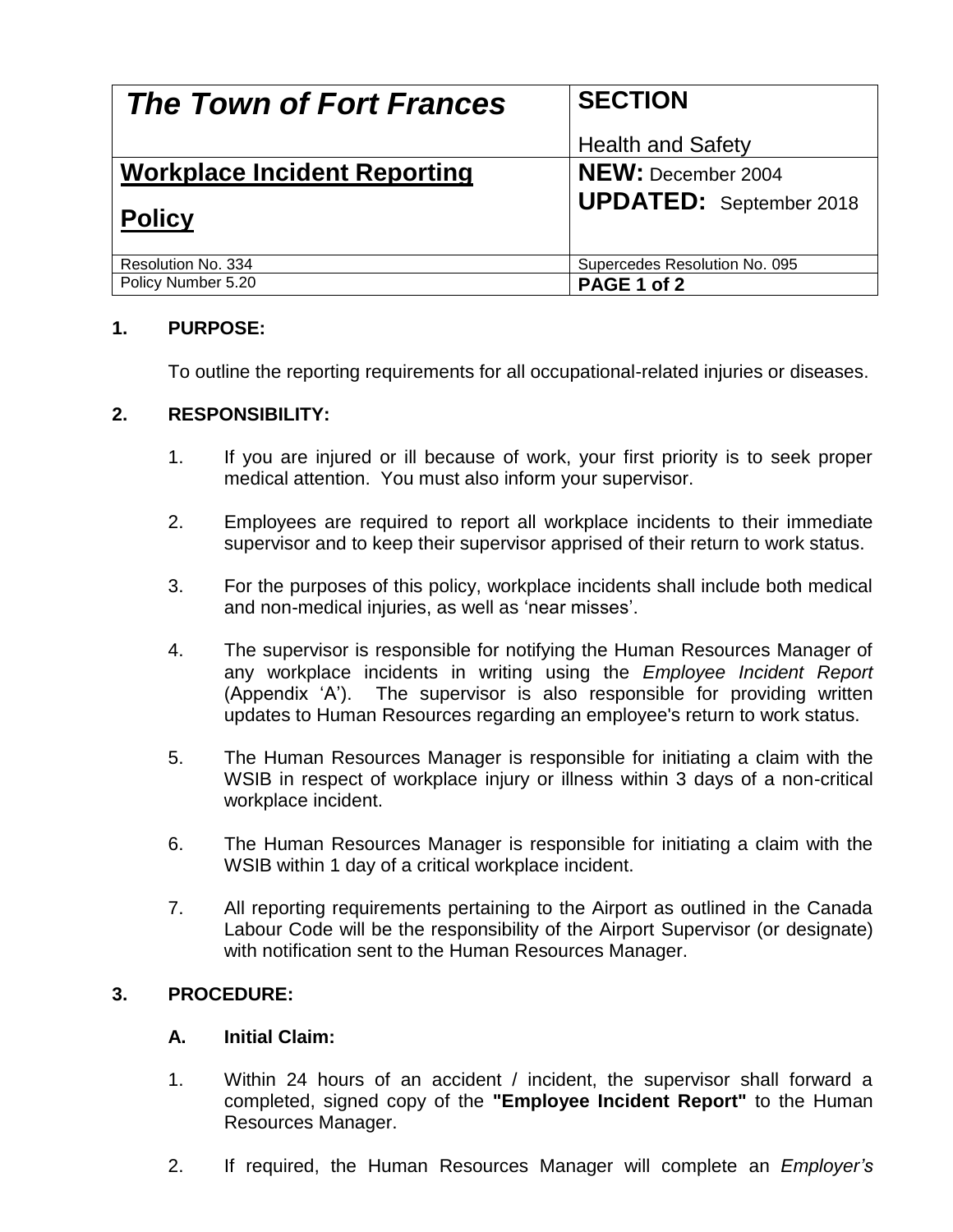*Report of Injury/Disease (*Form 7) for submission to the WSIB. A copy of the Form 7 will be provided to the employee, with a copy to be retained by Human Resources.

## **B. Subsequent Claim:**

- 1. If an employee loses time from work, requires modified duties, receives health care treatment, or earns less than regular pay as a result of an occupational injury or illness, the employee must notify their direct supervisor.
- 2. The direct supervisor is responsible for providing written notification to the Human Resources Manager, who is responsible for providing this updated information to the WSIB.
- 3. The employee shall provide to their supervisor an updated *Functional Ability Form* following each subsequent instance of health care treatment.
- 4. The *Functional Ability Form* can be obtained on the Town's Human Resources website under 'Health and Safety', on the WSIB website, or directly from Human Resources. This form must be submitted to the supervisor as soon as possible following any subsequent health care treatment.
- 5. The supervisor is responsible for forwarding a copy of each Functional Ability Form to the Human Resources Manager in a timely manner.
- 6. The employee, supervisor, and Human Resources Manager are expected to work together in the development of modified duties and return-to-work planning.

# **C. Accidents Requiring Health Care**

- 7. In deciding whether an accident should be reported to the WSIB because "care" has been provided to the worker, the employer should consider the type of care provided, rather than the professional qualifications of the provider giving the care, or where the care was provided.
- 8. The employer must report the accident to the WSIB when a worker is injured and the required treatment for the injury is such that it is necessary that a health care practitioner provide it. Therefore, the injury must be reported if treatment was provided, and it could not have been performed by a lay person.
- 9. An employer is not required to report the accident to the WSIB if first aid is provided to a worker by a co-worker, manager, or lay person. In instances where a health care practitioner provides first aid, it is not required to report the accident to the WSIB if the first aid did not require the professional skills of that practitioner. Therefore, it is not required to report the injury to the WSIB if treatment was performed by, or could have been performed by, a lay person.